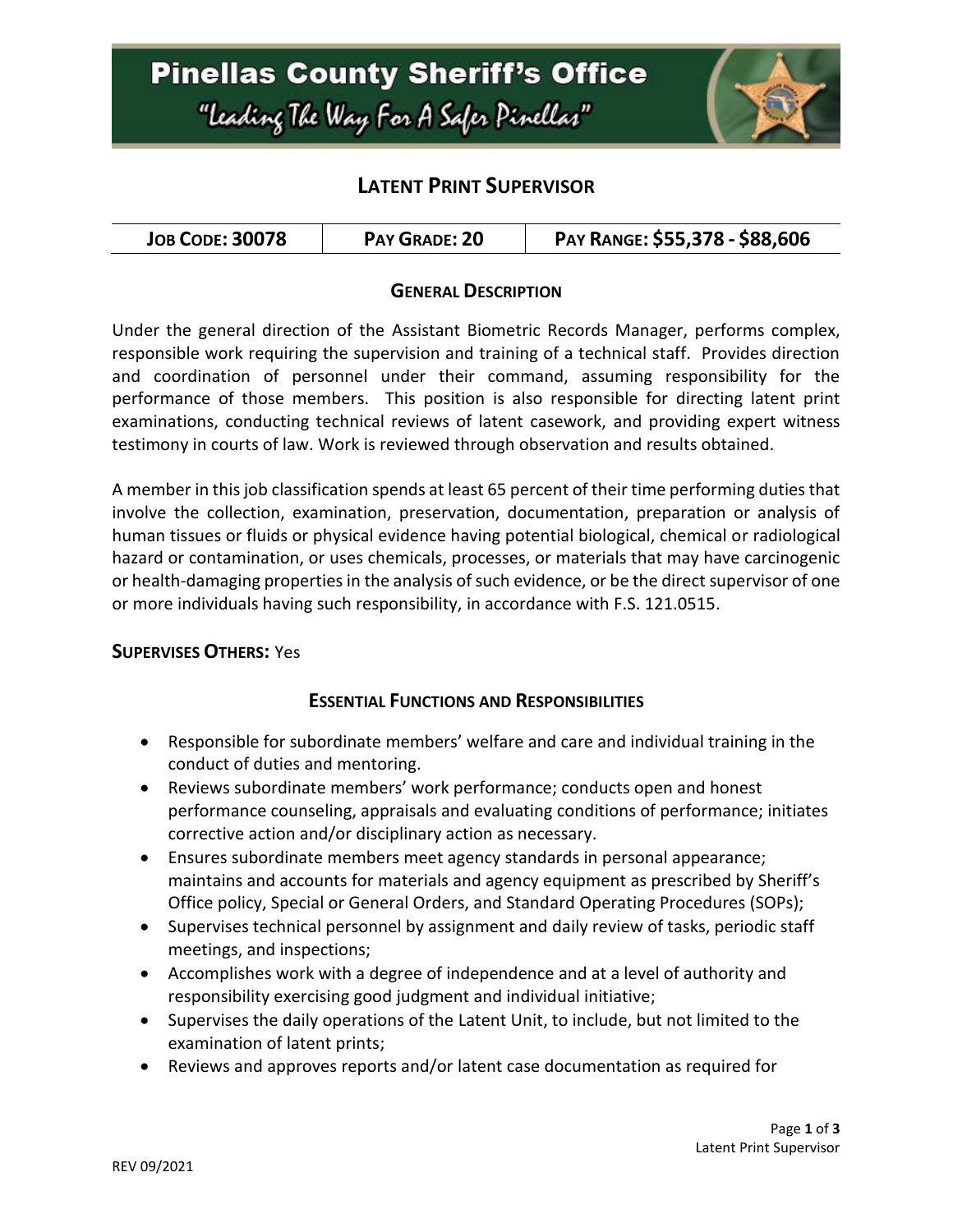## **Pinellas County Sheriff's Office** "Leading The Way For A Safer Pinellar"



technical and administrative review of casework

- Assists with developing and implementing administrative policies, procedures, and guidelines within the latent unit to ensure operational efficiency and effective administration of assigned personnel;
- Assists in the preparation and approval of payroll/time off records;
- Coordinates with other departments/sections within the agency and externally to ensure communication and service efficiencies; interprets and explains requirements, regulations, and procedures;
- Supports and participates in assessing staffing needs, interviews, recruiting, and hiring of personnel;
- Provides supervision, guidance, training, and motivation to assigned personnel, evaluates performance, and initiates corrective actions as needed;
- Participates in Sheriff's Office recruitment and community relations activities as directed.

Regular and reliable attendance is required as an essential function of the position.

This position is considered essential and, in the event of an emergency or natural disaster, will be required to report to work.

This list is not intended to be all-inclusive and you may not be responsible for every item listed. The employer reserves the right to assign additional functions and responsibilities as necessary.

### **QUALIFICATIONS**

- Graduation from an accredited college or university with a Bachelor's degree in a related field AND two (2) years' experience as a Latent Print Examiner conducting independent casework for a law enforcement agency
- Or equivalent combination of education and experience
- Certification by the International Association for Identification (IAI) in Latent Prints is preferred; or be able to obtain and maintain IAI Certification within two years after hire
- A written comprehensive practical skills evaluation, to include comparison and identification of latent prints to known prints will be administered
- Must possess a valid Florida driver's license
- Consideration for this position requires a credit check